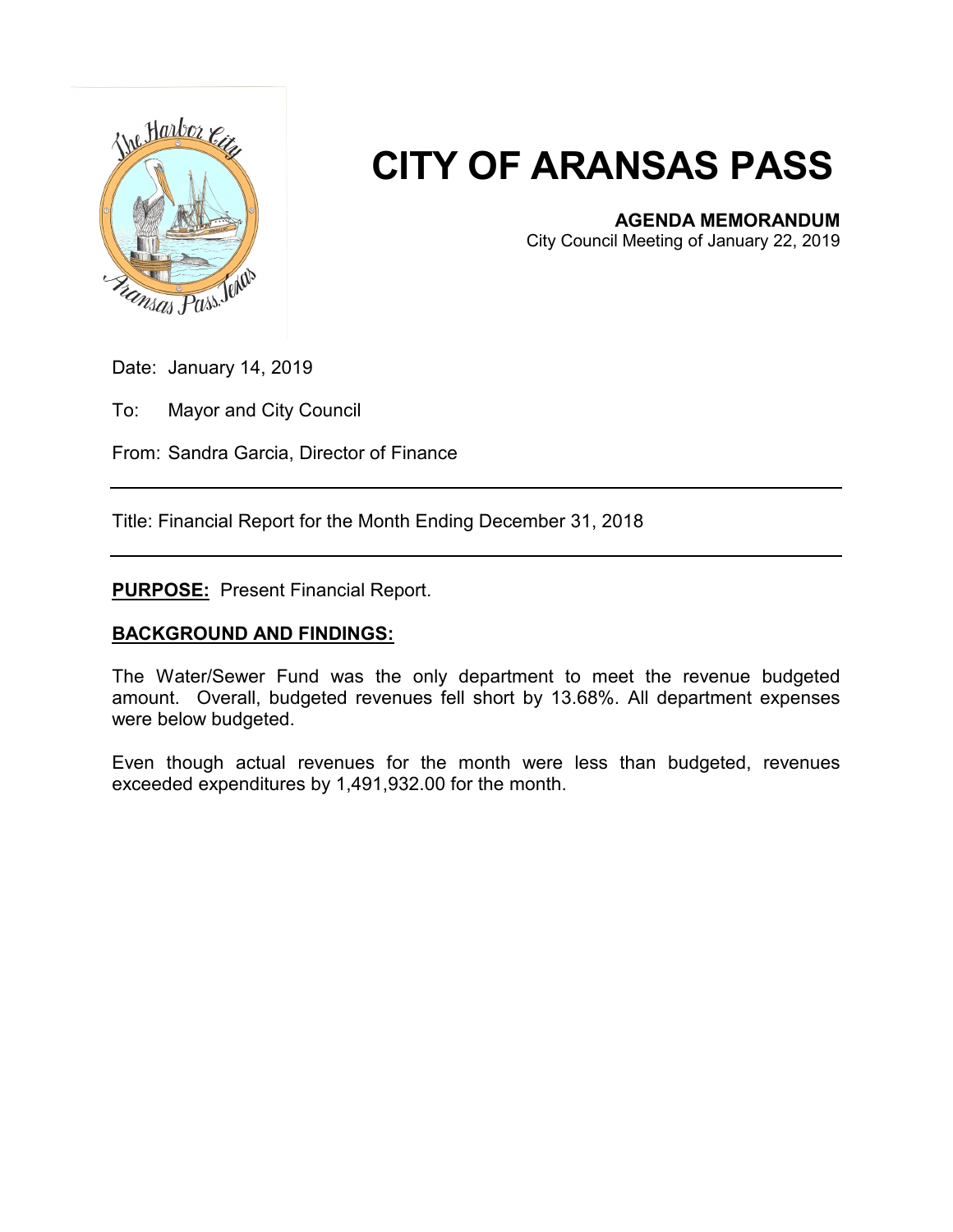## **City of Aransas Pass Financial Report Month The Ending December 31, 2018**

|                               | <b>Current</b>  |                       |                      |                   | <b>Remaining</b> |
|-------------------------------|-----------------|-----------------------|----------------------|-------------------|------------------|
|                               | <b>Budgeted</b> | <b>Current Actual</b> | <b>Annual Budget</b> | <b>YTD Actual</b> | Budget %*        |
| <b>General Fund</b>           |                 |                       |                      |                   |                  |
| Revenue                       | 1,613,391       | 1,458,374             | 9,518,435            | 2,978,961         | 68.70%           |
| Expenditures                  | 759,338         | 547,659               | 9,248,723            | 2,329,187         | 74.82%           |
|                               | 854,053         | 910,715               | 269,712              | 649,774           |                  |
| <b>Debt Service Fund</b>      |                 |                       |                      |                   |                  |
| Revenue                       | 647,167         | 546,588               | 1,725,113            | 740,497           | 57.08%           |
| Expenditures                  |                 |                       | 1,670,198            |                   | 100.00%          |
|                               | 647,167         | 546,588               | 54,915               | 740,497           |                  |
| <b>Water &amp; Sewer Fund</b> |                 |                       |                      |                   |                  |
| Revenue                       | 358,558         | 299,629               | 4,302,700            | 1,041,492         | 75.79%           |
| Expenditures                  | 397,743         | 221,324               | 4,592,811            | 656,158           | 85.71%           |
|                               | (39, 184)       | 78,305                | (290, 111)           | 385,333           |                  |
| <b>Harbor Fund</b>            |                 |                       |                      |                   |                  |
| Revenue                       | 8,190           | 8,914                 | 330,000              | 45,070            | 86.34%           |
| Expenditures                  | 27,406          | 11,578                | 329,871              | 32,170            | 90.25%           |
|                               | (19, 216)       | (2,664)               | 129                  | 12,900            |                  |
| <b>Aquatics Center</b>        |                 |                       |                      |                   |                  |
| Revenue                       |                 |                       | 384,998              | 75                | 99.98%           |
| Expenditures                  | 32,694          | 9,502                 | 400,542              | 33,997            | 91.51%           |
|                               | (32, 694)       | (9,502)               | (15, 544)            | (33, 922)         |                  |
| <b>Civic Center</b>           |                 |                       |                      |                   |                  |
| Revenue                       | 32,572          |                       | 390,860              |                   | 100.00%          |
| Expenditures                  | 26,880          | 16,124                | 370,800              | 55,802            | 84.95%           |
|                               | 5,692           | (16, 124)             | 20,060               | (55, 802)         |                  |
| <b>Hotel/Motel Fund</b>       |                 |                       |                      |                   |                  |
| Revenue                       | 20,492          | 218                   | 245,900              | 90,268            | 63.29%           |
| Expenditures                  | 20,492          | 15,604                | 245,900              | 79,768            | 67.56%           |
|                               |                 | (15, 386)             |                      | 10,500            |                  |
| <b>Overall</b>                |                 |                       |                      |                   |                  |
| Revenue                       | 2,680,370       | 2,313,724             | 16,898,006           | 4,896,362         | 71.02%           |
| Expenditures                  | 1,264,552       | 821,791               | 16,858,845           | 3,187,082         | 81.10%           |
|                               | 1,415,817       | 1,491,932             | 39,161               | 1,709,281         |                  |

\*The remaining budget percent for Revenues should be 75.00% or less to be on track with budgeted revenues.

\*The remaining budget percent for Expenditures should be 75.00% or greater to be on track with budgeted expenditures.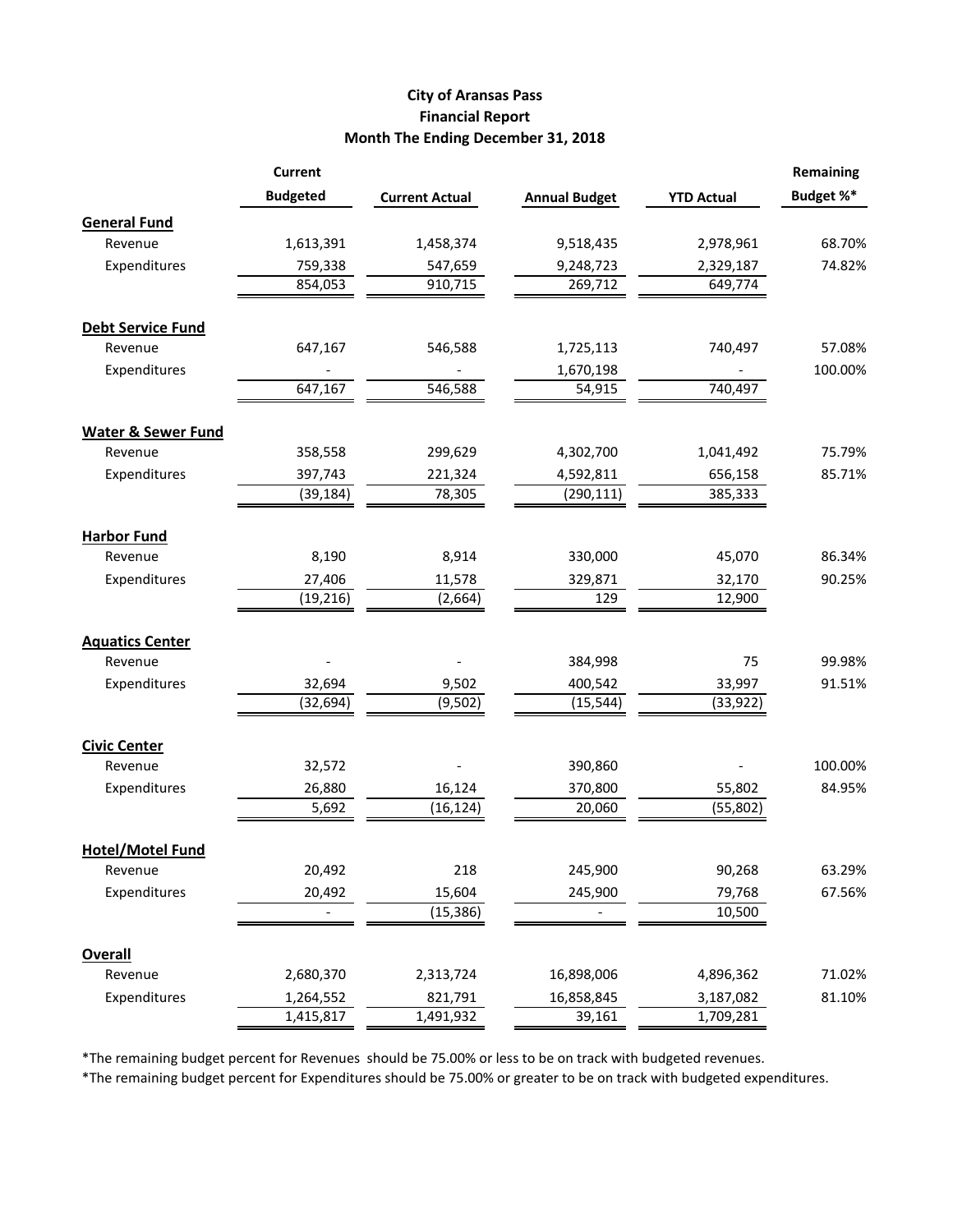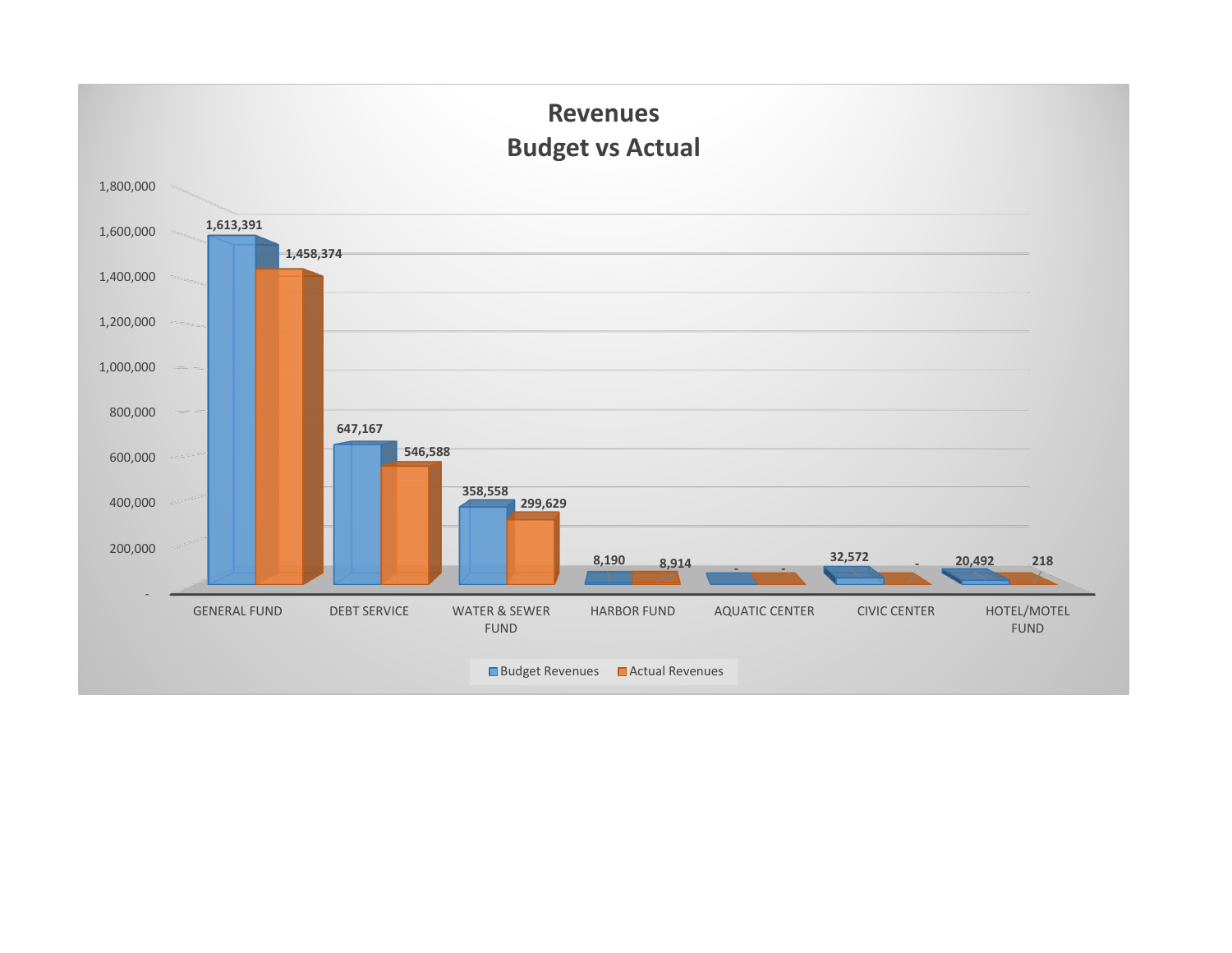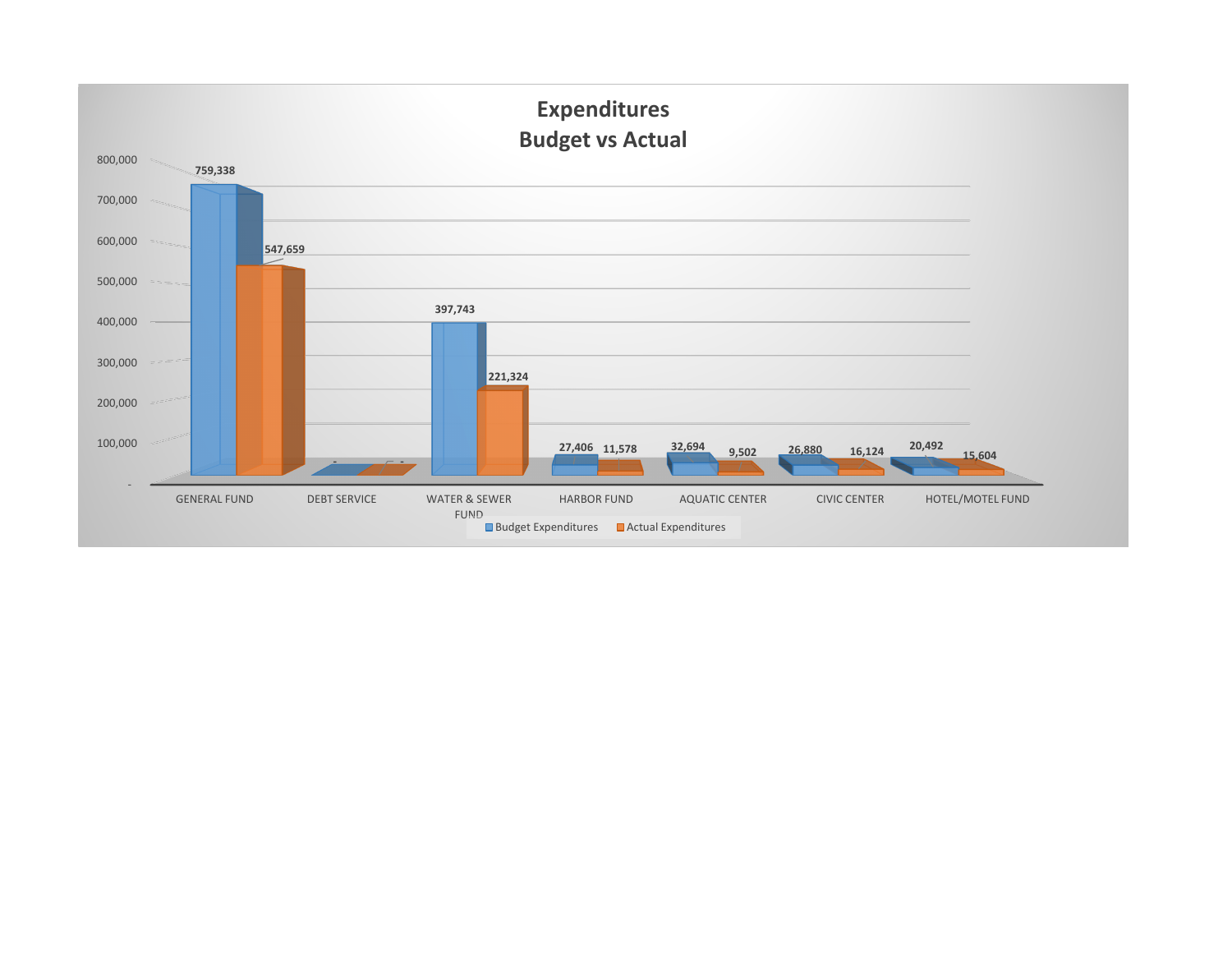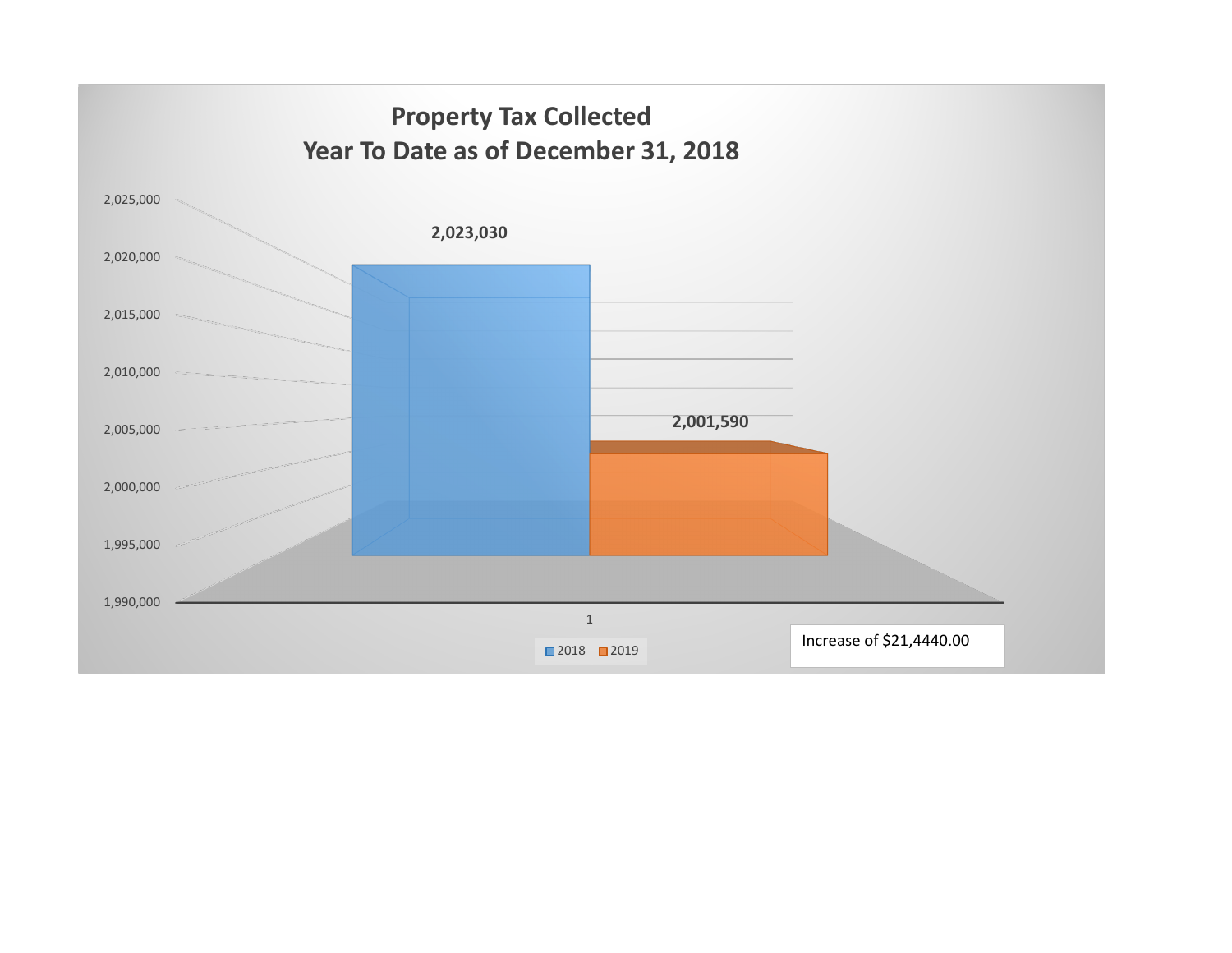